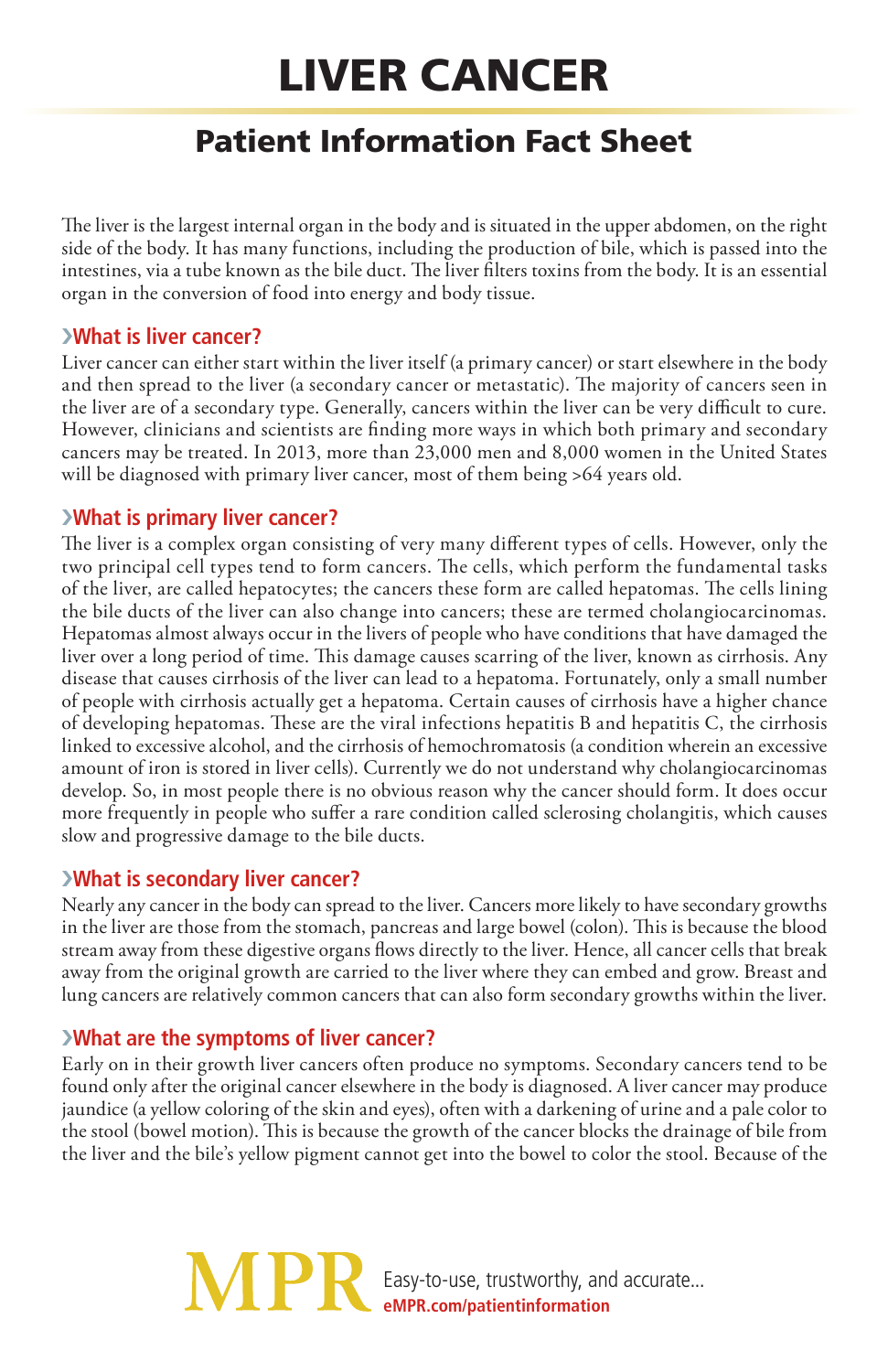blocked drainage, the bile's yellow pigment is subsequently eliminated through the kidneys, hence the dark urine. Other symptoms that may occur are liver pain (especially if the cancer is stretching the fibrous coating that surrounds the liver) and weight loss. Very occasionally a liver cancer causes vomiting. This is because the cancer grows out from the liver and pushes on the stomach, blocking the passage of food and liquids.

#### ›**What tests confirm a diagnosis of liver cancer?**

Apart from hepatomas, there are no specific blood tests for the detection of liver cancer. However, a cancer in the liver might be suspected when an abnormality is seen in LFT's, or liver function tests. These blood tests merely detect that there is something wrong and an abnormality can show up for many other reasons besides cancer. In the case of hepatomas, a doctor may find an unusually high concentration of a substance produced by the hepatoma, called alpha-fetoprotein. However, this blood test is only an indication of the presence of a hepatoma and will not detect other cancers.

The best method of diagnosing a cancer is to detect it visually. This can be done using ultrasound, a CT scan X-ray or magnetic resonance imaging (MRI). Sometimes it is necessary to have pictures of the blood supply to the cancer, in which case an angiogram is performed. This entails putting X-ray dye into the blood vessels that supply the liver via a fine tube inserted into an artery, normally at the top of the leg.

If liver cancer is detected, specialists need to know what type of cell is forming the cancer. This means that a sample of the cancer is required. This involves introducing a needle into the cancer and then taking a small sample (biopsy), which is examined under a microscope.

#### ›**How is liver cancer treated?**

Treatment depends on (a) the type of liver cancer and (b) the amount of the liver affected by the cancer. At this time, liver cancer can be cured only when it's found at an early stage and only if the people are healthy enough to have the surgery.

#### ›**Primary liver cancers**

**Hepatomas.** Since most hepatomas start in people who have cirrhosis, doctors will regularly screen such patients in order to detect the occurrence of a hepatoma as soon as possible. This screening may involve regular ultrasound scans and blood testing for alpha-fetoprotein (as mentioned above). A number of treatments are available. First, if the cancer is small and the liver cirrhosis is not too severe, the part of the liver containing the cancer may be removed by an operation. If the cancer is small but the cirrhosis has severely affected the liver, then occasionally a liver transplant may be considered. There are many factors that are taken into account before considering liver transplantation. Other means of treating hepatomas include injecting substances directly into the cancer to attempt to kill the cancer cells, or injecting materials into the blood supply to the cancer. This stops blood getting to the cancer cells, which should kill them, or slow their growth.

**Cholangiocarcinomas.** This type of primary liver cancer is very difficult to cure. The bile duct cells that have turned into a cancer often grow and block the main bile duct draining the liver. A

> Easy-to-use, trustworthy, and accurate... **eMPR.com/patientinformation**